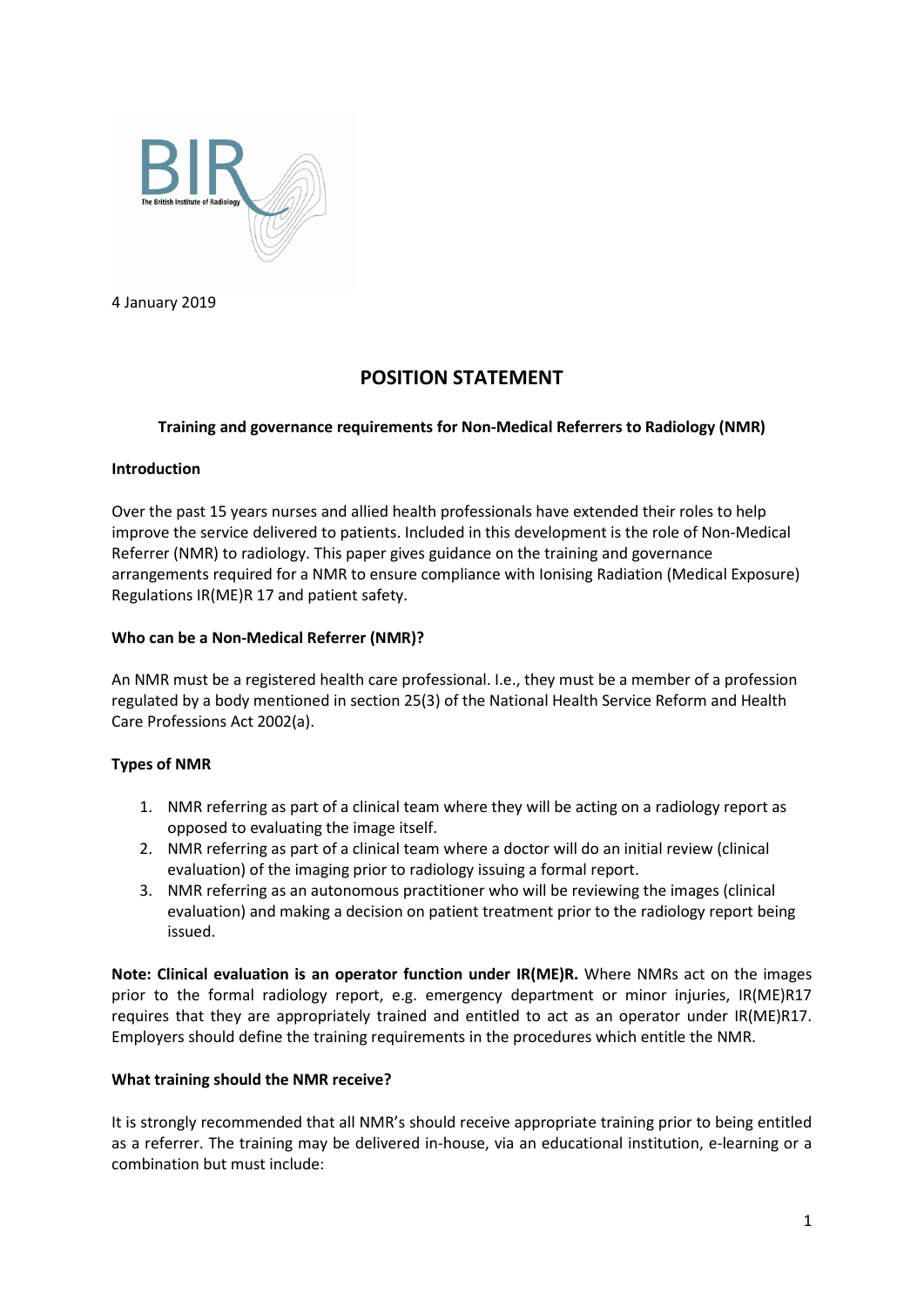- Principles of radiation protection
- Benefits and risks of the examinations being referred for. This should include an understanding of the ionising radiation dose levels for the type of examinations to be request and can identify if there is a safer alternative to the requested exam.
- Ionising Radiation Regulations 2017 and the Ionising Radiation (Medical Exposure) Regulations 2017 IR(ME)R17 Regulations
- Responsibilities of NMR in relation to patient safety and clinical governance
- Spending time in the appropriate imaging modalities
- Overview of local referral pathways, including the use of electronic referral systems where appropriate
- Professional and legislative responsibilities.

## **Governance Principles**

- The entitlement of staff to be NMR's is the responsibility of the employer under IR(ME)R 17. This should be delegated in the written procedures to a suitable body within the organisation, for example the radiology department or the radiation protection committee
- An NMR must be formally entitled and logged on a register held by the radiology service
- All NMR's must be appropriately trained in their area of clinical expertise
- All NMR's should receive training in radiation protection. This could include e-LFH (e-Learning for Health) and face-to-face training together with spending time in the appropriate modalities in Radiology.
- Each NMR must have a defined scope of practice
- There must be an annual audit of NMR practice under the IR(ME)R regulations
- NMRs should complete update training at appropriate intervals, for example: every three years (this could be via e-LFH)
- The NMR must engage in continuing professional development appropriate to their scope of practice and functions as a referrer
- There must be a doctor, either Consultant or General Practitioner, who is responsible, for providing mentorship, advice, guidance and patient care in any team who have NMRs
- There must be processes for mitigating the risks of failure to act on diagnostic results for both results acknowledgement and clinical management handover, as identified by NPSA Safety alert 16: Early Identification of failure to act on Radiological Imaging Reports
- When an NMR is referring to another employing organisation both organisations should agree the entitlement before the NMR's employer confers entitlement
- Entitlement must be given in writing
- The radiology department must ensure that the appropriate feedback of learning is fed back to the NMR in response to Radiation Incidents or Near Miss reports.
- The radiology department must ensure the employer's procedures under IR(ME)R17 are accessible to the NMR
- The radiology department must ensure local referral guidelines are available to the NMR
- In the interests of patient safety, the employer must take enforcement action if the NMR is referring 'out of scope' or audit activity is inadequate i.e remove NMR access to referral processes.